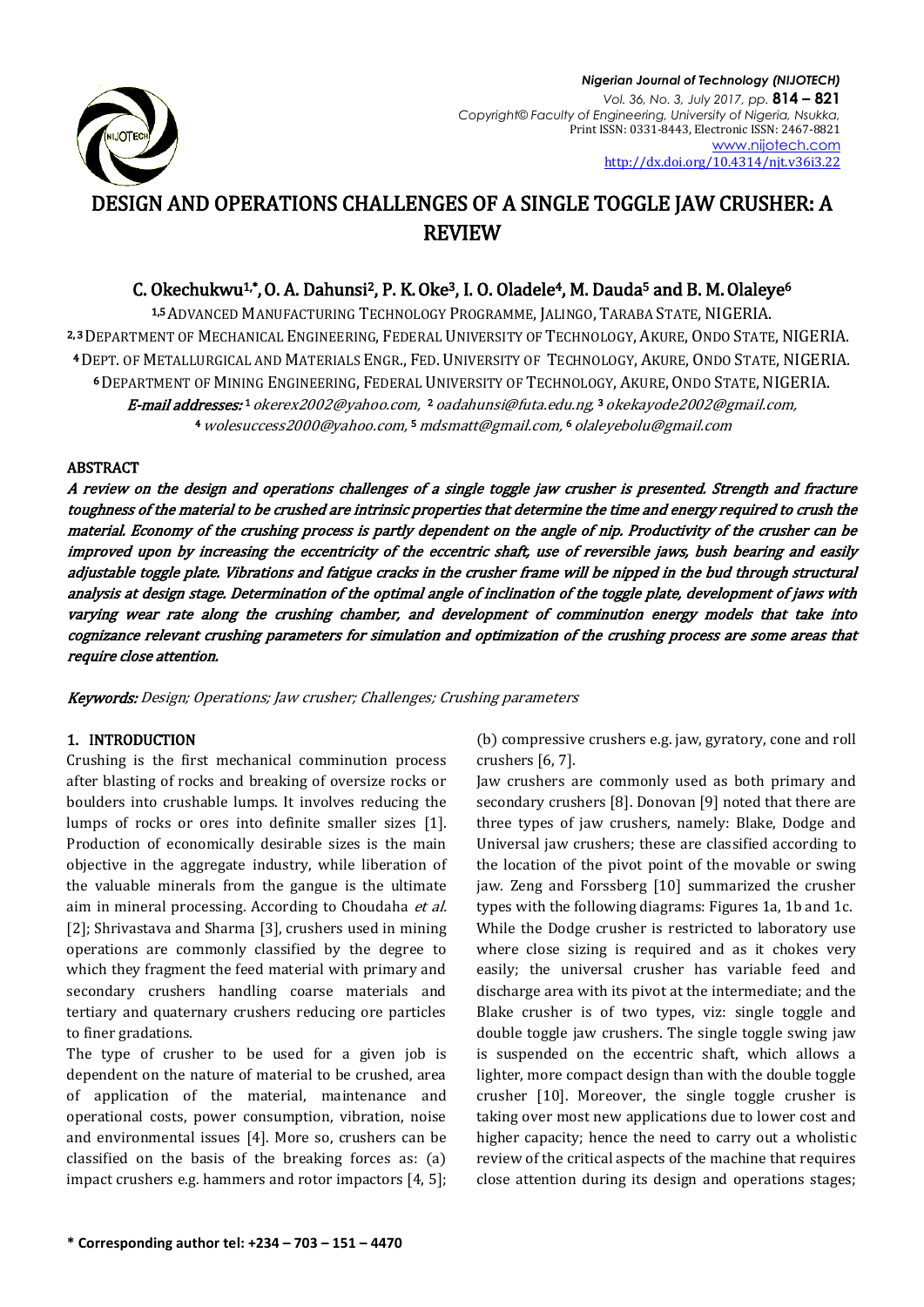this is being done with a view to revealing ways to improve its performance.

## 1.1 Overview of Crushing Process in A Single Toggle Jaw Crusher

The feed supplied to a single toggle jaw crusher through its gape, is crushed by the compression of the feed by the movable jaw against the fixed or stationary jaw. Movement of the movable jaw is controlled at the top by an eccentric shaft, which is driven by a pulley whose weight is counter-balanced by a flywheel at the opposite

end of the eccentric shaft. The flywheel stores energy on the idling half of the stroke and delivers it on the crushing half [10]. Through alternate nipping and releasing of the feed, the jaws reduce the material in stages in the crushing chamber to sizes smaller than the discharge aperture or set, and the crushed product exits by gravity and with the aid of the movement of lower end of the movable jaw, which is controlled by toggle plate and drawback rod. Figure 2 shows the components of a single toggle jaw crusher.



Figure 2: Cross-section of Nordberg single series jaw crusher [11]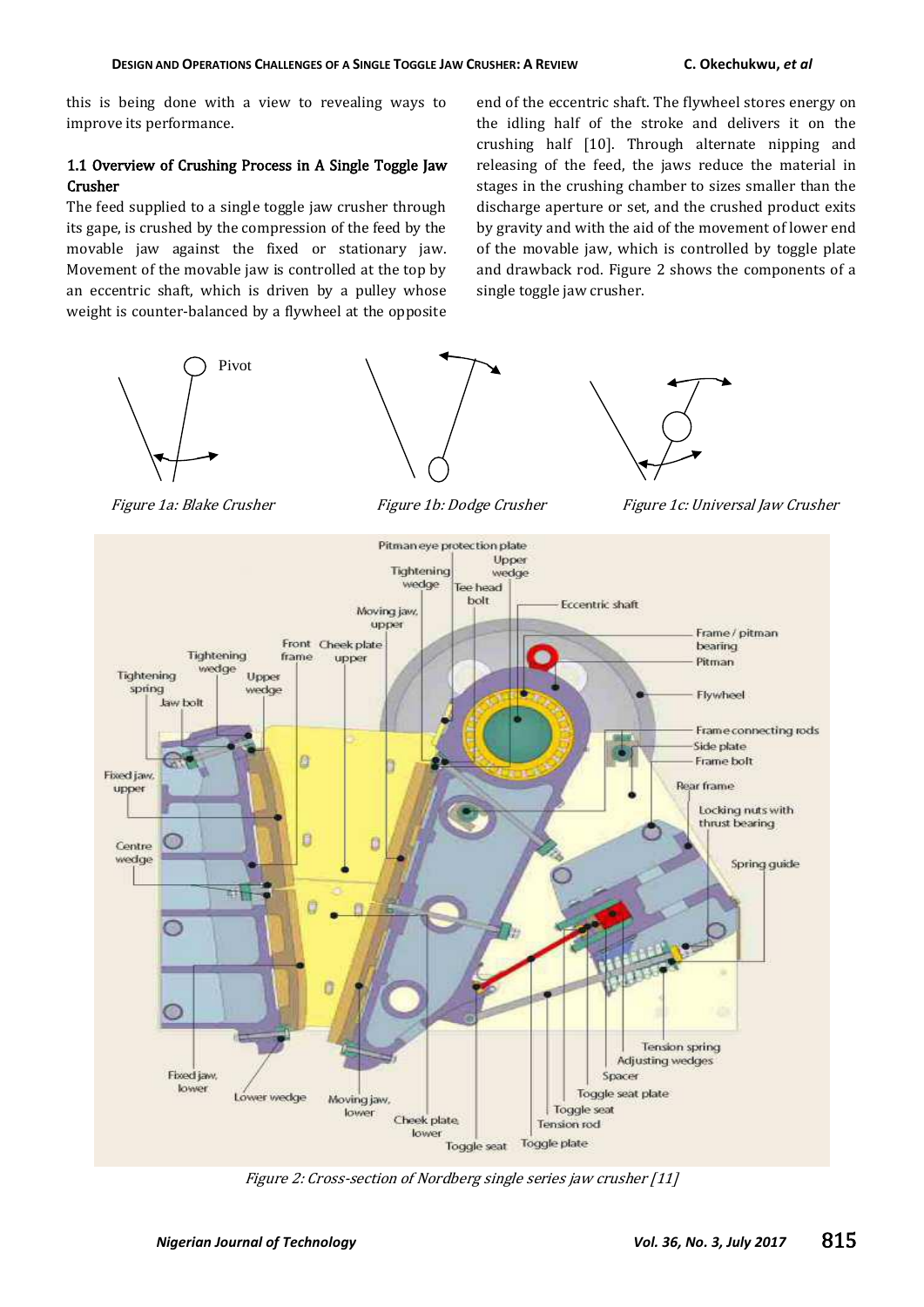## 2. IMPORTANT DESIGN AND OPERATION FACTORS

There are some design and operation factors that must be given attention in jaw crushers at the design and operation stages, without which, the machine will not function economically. Such factors and critical components include: the nature of feed material, angle of nip, jaws, pitman, eccentric shaft, toggle plate, drawback rod, cheek plates, bearing, crusher frame, pulley and flywheel.

## 2.1 Nature of Feed Material

Crushers which comminute by compression are strongly recommended for hard, brittle and abrasive rocks, i.e., rocks with Mohs hardness value ranging from 6 to 7 and above [6]. Donovan [9] posited that the crushing force must exceed the fracture strength of a particle for it to fracture; however, rocks broken in jaw crushers fail at stress levels well below the compressive strength due to induced tensile stresses and the presence of cracks. It is the tensile strength of rock material that must be exceeded in order for it to fracture. Decrease in strength of rocks is due to pre-existing flaws and cracks within the rocks which act as stress concentrators as well as moisture effect on the mineral grains [12]. Refahi *et al.* [13] showed that the difference between Wall and Bond energies for hard rocks are more than those of lower strength rocks; this arose due to more sensitivity of the hard rock to stress concentration and strain rate.

According to Elisante [14], physical properties of materials such as: moisture content, structure, friability, density, hardness and crushing strength are important design criteria, as these affect both the life of the liners and power requirement. Olaleye [15] revealed that the higher the strength of a rock, the higher the crushing time under the influence of a crusher; this implies more wear to the crusher jaws. Donovan [9], noted that rocks are brittle materials and the theoretical strength  $\sigma_t$  of an ideal brittle material should be approximately,

$$
\sigma_{t} = \frac{E}{10} \tag{1}
$$

where, E is Young's modulus.

However, the actual tensile strength of the rock is well below the estimate by equation (1), by at least 100 times lower.

## 2.2 Angle of Nip

The jaws are set at an acute angle to each other. This angle commonly known as the "angle of nip" is usually less than 26°. This is due to slipping effect when the angle is larger which reduces capacity [10]. Niemela and Kieranen [4], stated that a desirable nip angle controls the ability to crush a given type of material at a commercial rate and it preferably falls between 17° and

27o. Exceeding the maximum angle causes regurgitation or slipping from the machine, while operating below the desired range leads to the production of undesirable dust and fines; hence, the machine tends to serve more like a pulverizer. Figure 3 illustrates the angle of nip in a jaw crusher.



*Figure 3: Angle of nip in a jaw crusher*

#### 2.3 Crusher Jaw Plates

Compression of materials undergoing crushing in a jaw crusher is achieved when the movable jaw presses the feed against a stationary jaw. These jaws can be flat surfaced or corrugated. Crusher jaws were formerly made of white cast iron and later with high manganese austenitic steel also known as Hadfield steel, which is the dominant wear material for the jaws. Wear on these components increases as the feed lump is being reduced and moved towards the discharge.

According to Kinkel [16], the greatest amount of crushing is done at the lower edges of the jaws; consequently, these lower edges are subjected to much greater wear than any other part of the jaw, because, the greatest movement of the movable jaw is at the lower edge. These plates are made reversible, so that the worn end can be inverted to become the upper end of the plate, thereby, reducing the cost of replacing these worn jaws. The variation in the amount of wear on the fixed jaw calls for a variation in the surface hardness of the jaw. This will be difficult to achieve by casting, but can definitely be achieved by hardfacing techniques.

Additionally, virtual modeling results have shown that the strength to weight ratio of the movable jaw can be increased by increasing the number of stiffeners attached to its back [17]; this is depicted in Figure 4. The fixed jaw is bolted to a support plate, while the movable jaw is bolted to the pitman for easy dismantling when they are worn out, to be replaced or partly worn, to be inverted.

#### 2.4 Pitman

The pitman is journalled at the upper end to accept the eccentric shaft [18]. This structure houses the eccentric lobe and supports the movable jaw. The lower end of the pitman is guided by the toggle plate and drawback rod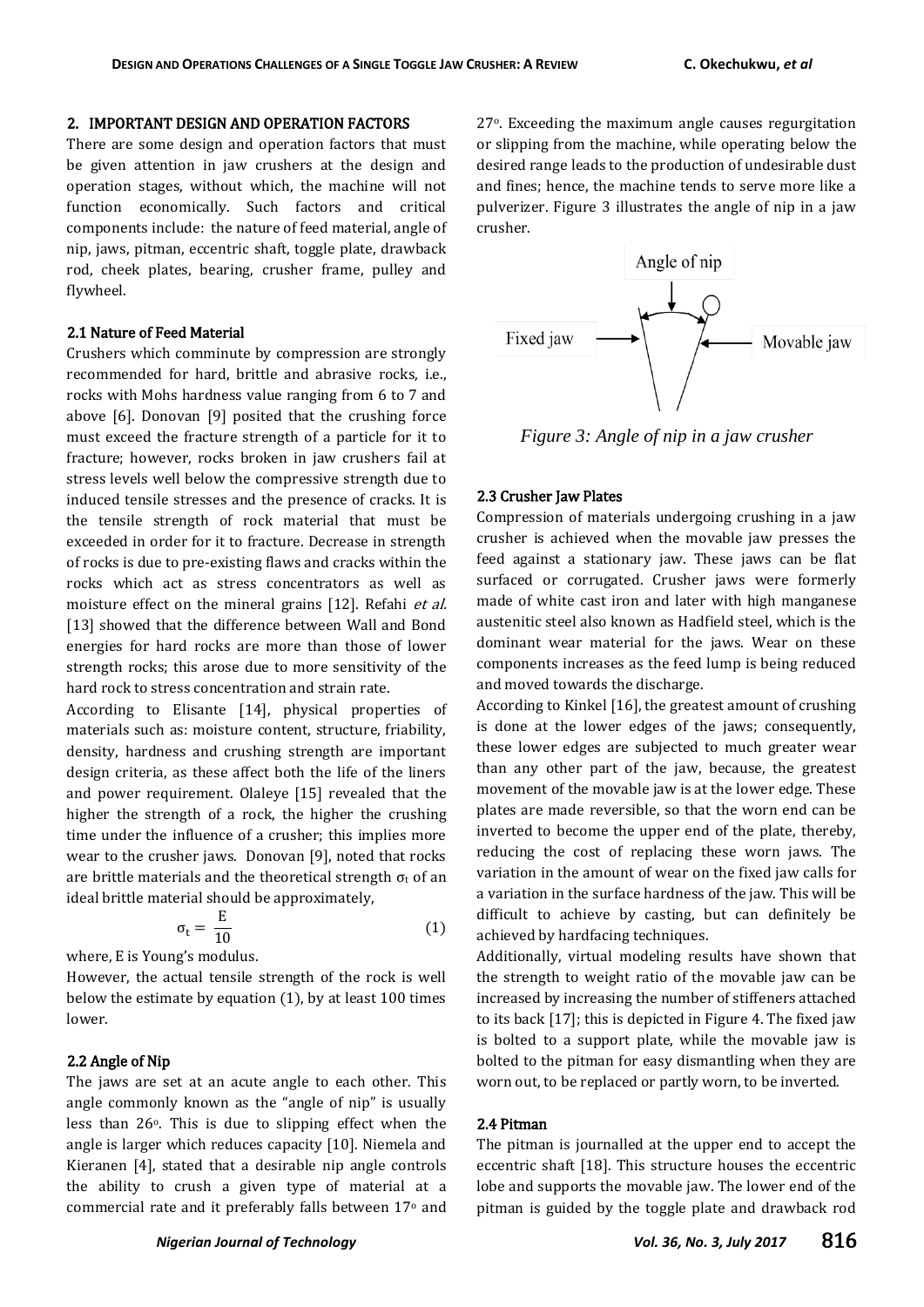attached to it. It has been demonstrated by Sutti and Jonkka [19] that a pitman with a cross-sectional support in the form of a honeycomb structure reduces or removes bending of the pitman and wear compared with a pitman without such support. The cross-sectional supports eliminate bending and distortion horizontally, with additional advantages including crushing material with smaller stroke count and smaller stroke length, reduction in the amount of energy required from the flywheel, lesser material requirement for producing the pitman, reduced mass of the pitman and avoidance of holes arising from casting, when open structured pitman is used.



Figure 4: Movable jaw plate with stiffeners

## 2.5 Eccentric Shaft

Rotation of the eccentric shaft during operation by the pulley causes the movable jaw to make an elliptical movement. Karra et al. [18] revealed that increased eccentricity of the shaft leads to increase in throw; hence, increase in throughput capacity can be achieved without increasing the physical size of the jaw crusher by increasing the stroke of the eccentric shaft, decreasing the speed without increasing the crushing force through increased jaw width. Also, increased throw gives the advantages of retaining the structural design of the crusher and decreasing the machine loads. The crusher stroke is the displacement of jaw between the widest and narrowest points on an eccentrically gyrating cycle. Alternatively, Donovan [9] defined the throw as the stroke of the swing jaw or the difference between the open side set and the closed side set. The open side set is the maximum discharge aperture, while the closed side set is the minimum discharge aperture.

#### 2.6 Cheek Plates

The side or cheek plates are positioned on the left and right ends of the crushing chamber to prevent the material being crushed from reaching the frame of the crusher, which will lead to the wear of the frame. Cheek plates are also made of manganese steel; materials such as white cast iron and hardfaced steel can be used since the impact on the side plates is minimal compared to the stationary jaw. Worn cheek plates together with worn jaws should be replaced on time as worn chamber will

affect the capacity of the crusher, size and shape of the produced particles [20].

#### 2.7 Toggle plate

The toggle plate is used to hold the lower part of the jaw in position; this depends on the desired product size. Toggles are designed to be adjustable for easy removal of uncrushable object such as tramp iron and to achieve proper discharge setting. Mechanisms for toggle adjustment include: spring relief mechanism for relieving strain on the jaws when tramp iron lodges between the jaws [21], shims and hydraulic cylinders, which allow easy adjustment of discharge setting by moving the toggle block to the desired setting [22], remote controlled electromechanical actuation mechanism is possible. A trial mechanism design with different acute angles of inclination showed that the throw is not only related to the eccentric shaft, but also the toggle inclination. Considering the role of the toggle plate, there is need to determine the optimal angle of inclination for efficient performance.

#### 2.8 Drawback or Tension Rod-Spring Mechanism

The drawback rod is attached to the lower end of the movable jaw or the pitman carrying the movable jaw, and carries a spring at the opposite end. The rod-spring subassembly retrieves the movable jaw from the furthest end of travel. Here, the spring deflection and the rigidity of the rod are pertinent. This spring-biased rod facilitates the cyclical return of the lower end of the jaw to the base position [18].

## 2.9 Pulley and Flywheel

The weights of these two machine elements need be balanced as any deviation may lead to undesired twisting of the eccentric shaft and increased vibration. They are firmly keyed to the opposite ends of the eccentric shaft. Usually, they are made of gray cast iron because of its good vibration damping, machinability and resistance to sliding wear [23]. The pulley has two or more grooves and is driven by belts attached to the prime mover which may be a combustion engine or an electric motor. The flywheel supplies the moment of inertia of a system [24], as it serves as a reservoir, which stores energy during the period when the supply is more than the requirement and releases it when the energy requirement is more than the supply [25]. Hence, the inertia required to crush a material in a jaw crusher is provided by the flywheel [2].

#### 2.10 Bearing

Bearings hold the eccentric shaft in position and enable its free rotation. Lubrication of these elements with grease and sealing of their ends should be ensured to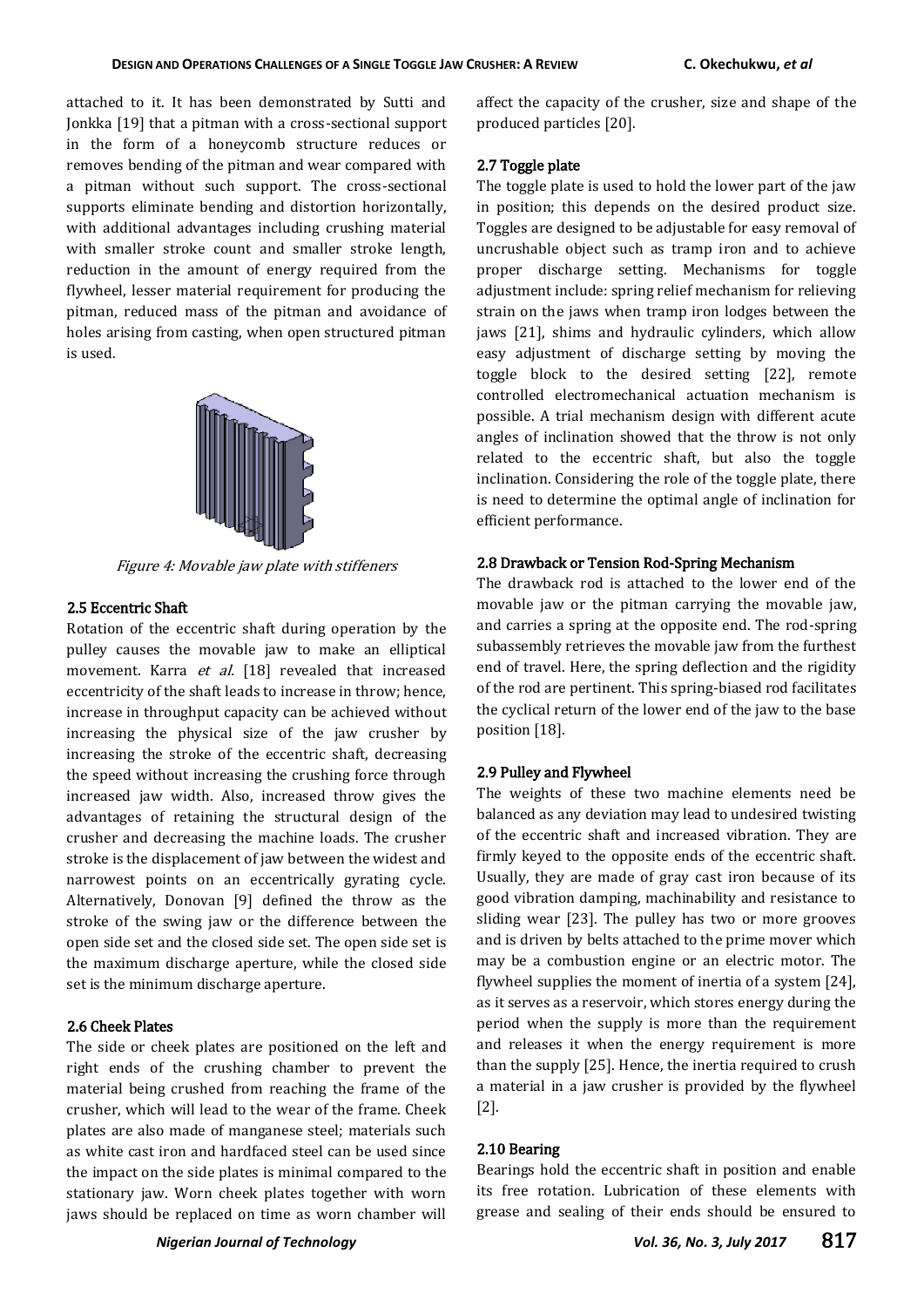prevent entry of dust. Dynamic loads from the pitman, movable jaw, flywheel, pulley, drawback rod, toggle plate and eccentric shaft lead to severe wear in the bearings. Choudaha et al. [2] demonstrated that replacing a roller bearing with bush/babbited bearing in two halves, increased the availability of a jaw crusher by 17%, reduced breakdown and mean time to repair by 89%, while the maintenance was reduced by 86%. Also, this increased customer satisfaction and enhanced productivity as removal of the pulley and flywheel before changing the bearing was avoided. The bush bearing is as shown in Figure 5.



Figure 5: Bush bearing [2]

According to Didyk and Aratskiy [26], the use of natural minerals such serpentine powder as friction geomodifiers in depreciated tribological units recovery, without a shutdown of operating equipment, reduces significant maintenance costs related to equipment repair and increases the service life of machineries and mechanisms.

#### 2.11 Crusher Frame

Strong foundation to accommodate vibrations arising from the alternate loading and release of stresses in the jaw crusher has been advocated by Zeng and Forssberg [10]. Rusiński *et al.* [27] posited that high dynamic forces are present during operation of crushers. The entire load is transferred to the supporting structures and foundations during operation. Loads on the crusher frame must be taken into consideration at the design stage and attention should be given to modal parameters of the structure to prevent possible resonance problems. Finite element method has been used to identify the cause of resonance and fatigue cracks in a jaw crusher structure. Additional side bracings and replacement of existing longitudinal bracings resolved these problems. The key to this solution method is that incorporating diagonal bracing inside the frame increases the stiffness, which results in the increase in natural frequency,  $w_0$  in agreement with equation (2).

$$
w_o = \sqrt{\frac{k}{m}}
$$
 (2)

where, k is the stiffness  $(N/m)$ , and m is mass (kg).

Taking into account equation (2), either the crusher support can be stiffened to increase the natural frequencies or additional mass can be placed on the frame to increase vibration frequency [27]. The problems of vibrations and fatigue cracks underscore the relevance of proper structural analysis at the design stage, prior to construction and operation.

#### 3. REVIEW OF IAW CRUSHERS' DESIGN MODELS

The major problem in the design of comminution equipment is that most of the energy input to a crushing or grinding machine is absorbed by the machine itself and only a small fraction of the total energy is available for breaking the material. All the theories of comminution assume that the material is brittle [28]. The cost of power is a major expense in crushing, so the factors that control cost are to be given important considerations. An ideal crusher would have a large capacity; require a small power input per unit of product and yield a product of the single size distribution desired [29].

In virtually all size reduction machines, the breakage forces are either by compression or impact. The jaw crushers cause fracture by compression, since this is the most practical method of applying a fracture force to large particles. The reduction ratio is a measure of the extent of size reduction, and is defined as the ratio of the feed size to the product size. Single toggle jaw crushers have sizes ranging from 125 x 150 mm to 1600 x 2100 mm; power requirements from 2.25 to 400 kW; speed from 120 to 300 rpm; and reduction ratio from 4:1 to 9:1[30].

Given that, the power required to crush a given feed size of ore or stone to product is P (kW), (tonnes/hr) is the feed rate to crusher ṁ (tonnes/hr), the 80% passing size of the feed (i.e. before breakage) is  $D_f$  (mm), the 80% passing size of the product (i.e. after breakage) is  $D_p$ (mm), the power required to crush a tonne/hr of the material if 80% of the feed pass a  $D_f$  – inch screen and 80% of the product pass a  $D_p$  – inch screen, can be determined from the modified Bond equation:

$$
N_c = 47 \left(\frac{R-1}{R \cdot x}\right)^{1/2} \tag{3}
$$

where,  $W_i$  is the work index and is defined as the gross energy required in kWhr/ton of feed to reduce a very large feed (infinite size) to such a size that 80% of the product passes a 100μm screen [29].

Equation (3) is used to calculate the motor size necessary to carry out the operation (a larger motor being required for a harder ore, and a smaller motor for a soft ore): that is, compression crushers match power with ore hardness,  $W_i$ . The work index is a measure of the ore hardness and the mechanical efficiency. Since granite will be used at the validation stage of this project;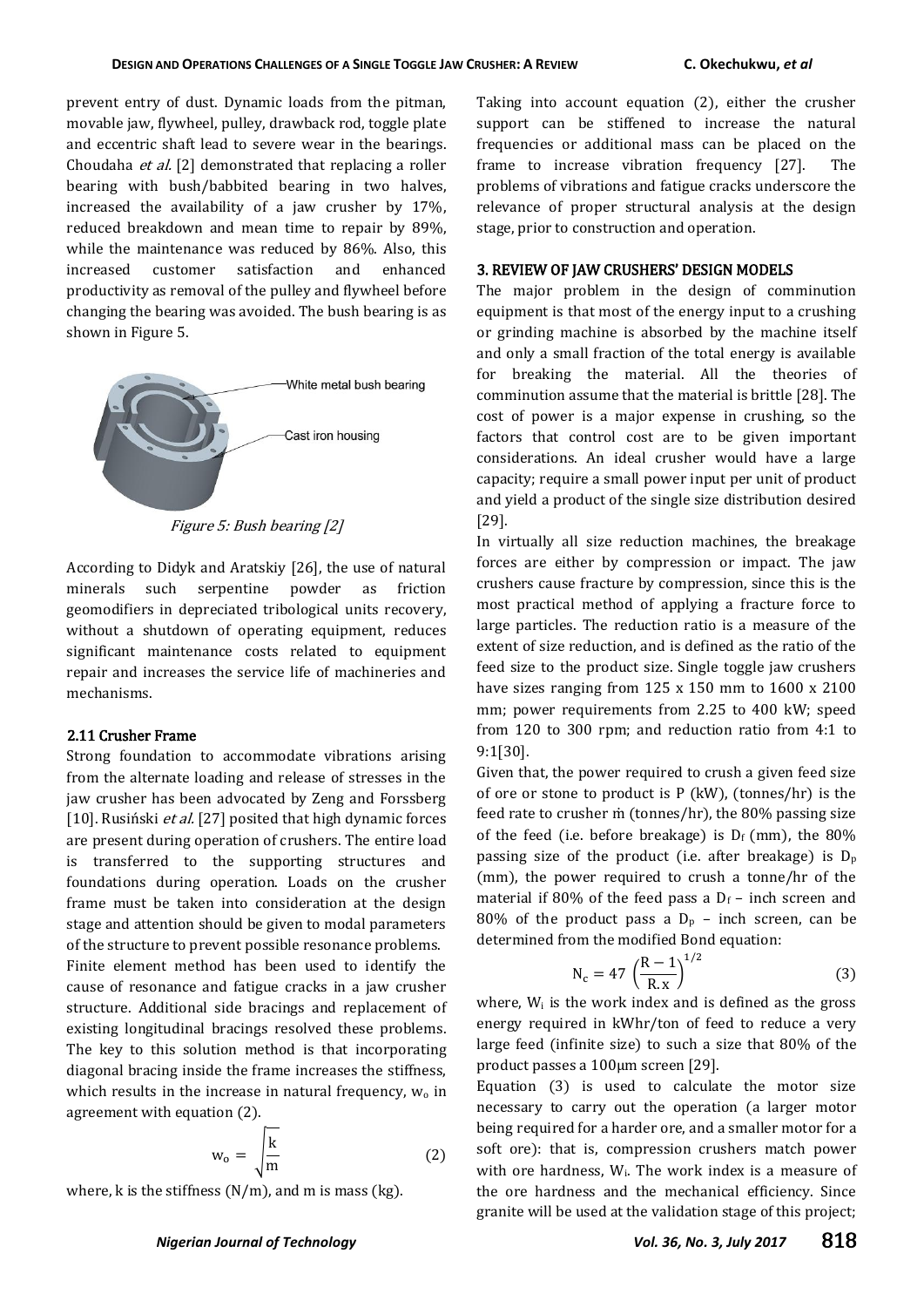it is pertinent to note that the Bond work index for granite is 15.83kWhr/ton [30].

According to Kelly and Spottiswood [30], Rose and English observed that the critical speed  $N_c$  (rpm) that produces the maximum throughput in a jaw crusher is given by:

$$
N_c = 47 \left(\frac{R-1}{R.x}\right)^{1/2} \tag{4}
$$

where, R is the reduction ratio or the ratio of the gape to the set and x is the throw of crusher, m.

Comparison of this theory with manufacturer's data suggests that recommended speeds are lower than  $N_c$  for the smallest and largest gapes, where the manufacturer's data was estimated from the empirical relation:

$$
N_{op} = 280 \exp(-0.212G^3)
$$
 (5)

where,  $\mathrm{N_{op}}$  is the operating speed (rpm) and G is the gape setting, m.

This study concluded that jaw crushers were not designed with adequate mechanical power, thereby limiting the maximum throughput achievable at respective operating speeds.

Karra *et al.* [18] revealed that it is preferable to increase the throw to a greater degree than any reduction in speed in order to increase capacity while decreasing the machine load. Also, the horsepower being the amount of power consumed is a function of stroke, crushing force and eccentric speed; hence, conventional crusher design theory dictates that:

Horsepower = crushing force x stroke x RPM  $(6)$ According to More and Rajpal [31], Ashok and Yan gave the following models for the design of crusher jaws: Width (W) of jaw plate lies within  $1.3G < W < 3.0G$ ;

Height of jaw = 4.0 × G (7)  
Throw (x) = 
$$
0.0502(G)^{0.85}
$$
 (8)

However, observations during plant visits showed that some jaw heights are not up to 4G as given above, and the fixed jaws are shorter than the movable jaws. DeDiemar [32] noted that equation (3) yields the power required to crush the stone only, and advised that mechanical power to operate the crusher must be added to the determined power. Telsmith [33] noted that horsepower required varies with the size of the product, toughness of the rock or ore and the capacity of the crusher. The use of variable speed device or soft starter to reduce energy cost in jaw crushers has been suggested by Numbi et al. [34]. However, this suggestion did not take into cognizance the advantage of storing energy in the flywheel and the delay arising from intermittent switching.

A power consumption model developed by Donovan [9] for the selection and optimization of jaw crushers based on a few parameters and fracture toughness of the rock to be broken was based on the fact that the specific comminution energy required to reduce a rock particle

to a given size increases with fracture toughness. Fracture toughness being an intrinsic material property expresses a material's resistance to crack propagation, and it is a measure of the energy required to create a new surface in a material. The relation between fracture toughness and specific comminution energy is given as follows:

$$
P_c = \sum_{i=1}^{j} [-0.511 + 0.511RR_i]K_{IC}C_iX_i + P_n \quad (9)
$$
  
for  $1 \le RR \le 1.5$   

$$
P_c = \sum_{i=1}^{j} [0.215RR_i^{0.425}]K_{IC}C_iX_i + P_n \quad (10)
$$
  
for  $RR \ge 1.5$ 

where,  $P_c$  is the power consumption of the crusher in kW,  $RR_i$  is the reduction ratio for particle size i,  $K_{IC}$  is the fracture toughness of the rock being crushed in MPa. $m^{1/2}$ ,  $C_i$  is the probability of breakage of particle size i,  $X_i$  is the mass flow of particle size i in metric tonnes per hour, and  $P_n$  is the power drawn by the crusher under no load in kW.

The Donovan model suggested that the toughest rock would consume 230% more power than the weakest for the same feed size and average reduction ratio. Laboratory size crusher was used to establish the model; hence, there is no certainty that industrial crushers will obey the equations.

These mathematical models describing the crushing processes will be advantageous for simulation and optimization purposes if they can describe the complete crushing process; hence, there is need for crushing models that would capture the pertinent parameters.

#### 4. CONCLUSIONS

The major challenges faced by the single toggle jaw crusher emanate from the nature of the material to be crushed, angle of nip and components design. Strength and toughness of a rock are directly proportional to the comminution energy; hence, a rock particle with higher strength and toughness will require more time and energy to break under the influence of a jaw crusher. Angle of nip must be maintained between  $17^{\circ}$  and  $27^{\circ}$  as deviation from this range leads to undesirable and uneconomical output.

The diametric configuration of the eccentric shaft is the key to achieving better throw; consequently, increase in the throughput of the crusher can be achieved by increasing the eccentric lobe rather than increasing the width of the jaw. Wear on the jaw plates is more on the fixed jaw and increases as the material being crushed moves towards discharge. Reversible jaws have been used to reduce frequency of repair or replacement. Hard facing technique has been suggested as a means of taking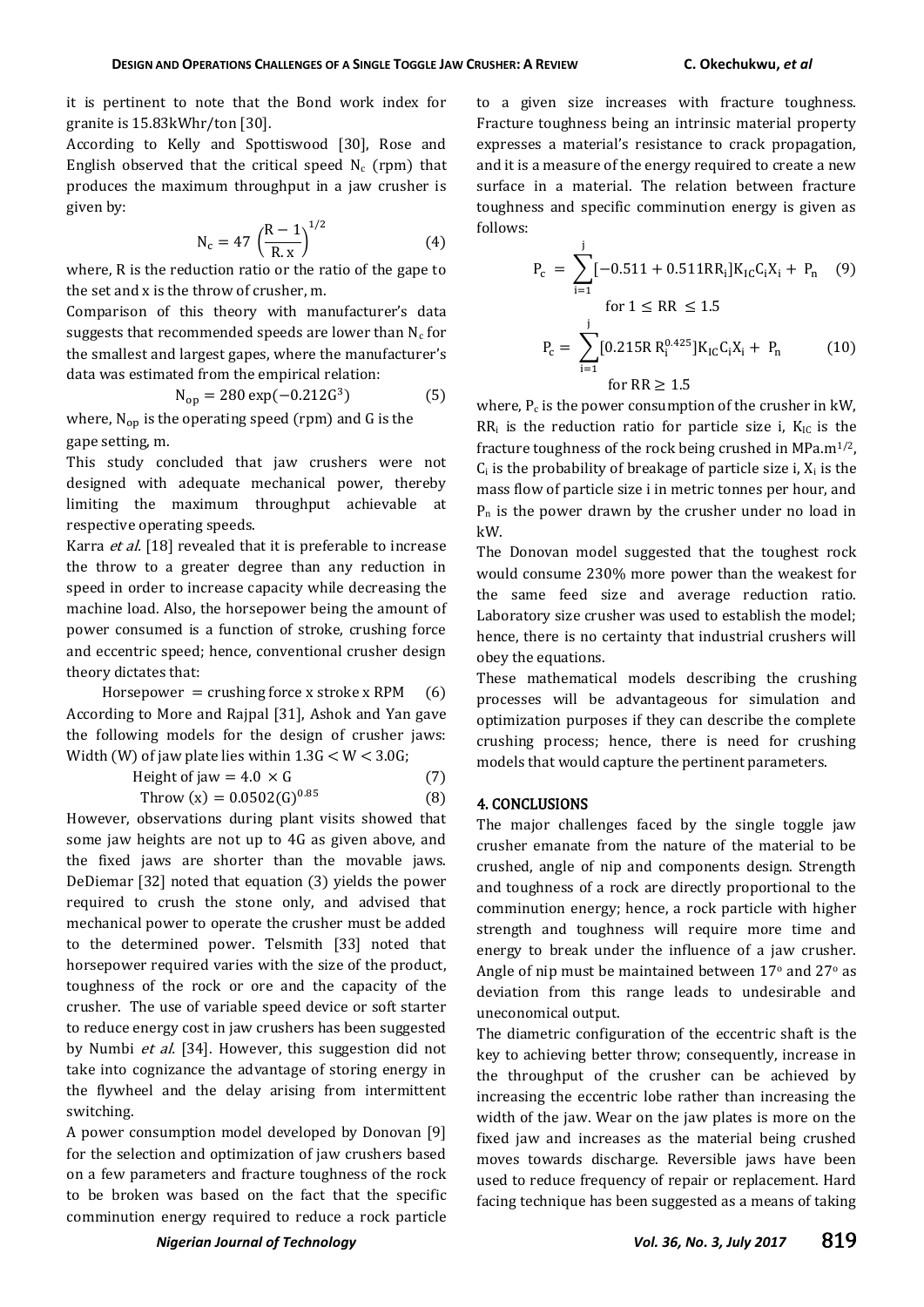care of the wear variation. Stiffened jaws give high strength to weight ratio and may require less energy. Honeycomb-structured pitman increases horizontal rigidity, demands less energy from the flywheel and accomplishes crushing task with less stroke count and length.

A toggle mechanism that will guarantee quick and easy removal of tramp iron without breaking the plate is still needed in the jaw crusher. Crushing force is derived from the action of the toggle plate and the inertia of the flywheel whose weight is counter-balanced by the pulley. The use of bush bearing reduces the mean time to repair and increases availability, as dismantling of the pulley and flywheel is avoided when repairing or replacing the bearing; this does not only increase customer satisfaction and productivity, but also reduces maintenance cost. Application of friction geomodifiers to worn parts such as bearings will reduce frequency of shutdown and maintenance cost and increase the service life of the equipment.

Proper structural analysis of the crusher frame should be carried out at design stage to prevent vibrations and fatigue cracks during operation. Power required to crush a material as given by Bond's equation did not include the mechanical power required to drive the movable jaw and toggle plate. The mechanical power need to be added to that of comminution prior to selecting a prime mover. Existing crushing power models are not all encompassing as important parameters as fracture toughness, compressive strength, reduction ratio, angle of nip, work index and jaw dimensions were not integrated in one model; hence, there is need to develop complete power model for the purposes of simulation and optimization of the jaw crusher, whether laboratory or industrial.

#### 5. REFERENCES

- [1] Mohamed, A., Gilbert, G. and Nicholas, M., 2014, "Mechanical design of a small scale mechanized stone crusher", Bachelor Degree Thesis, Department of Mechanical and manufacturing Engineering, University of Nairobi. 2014.
- [2] Choudaha, S., Tiwari, S. K. and Pande, S. "Improving productivity of jaw crusher OTIF delivery by reducing down time", International Journal of Emerging Technology and Advanced Engineering, Vol. 2, Issue 10, pp. 403 – 410, 2012.
- [3] Shrivastava, A. K. and Sharma, A. K. "A review on study of jaw crusher", International Journal of Modern Engineering Research, Vol. 2, Issue 3, pp. 885 – 888, 2012.
- [4] Niemela, R. and Kieranen, C. "Portable apparatus for crushing rock and other hard materials and related method", US Patent No. 7,448,564 B2, 2008.
- [5] Verma, D. R. and Hatwar, P. R. "Design of a Horizontal shaft impact crusher", International Journal of Application or Innovation in Engineering and Management, Vol. 3, Issue 1, pp. 82 – 90, 2014.
- [6] Unland, G. and Szczelina, P. "Coarse crushing of brittle rocks compression", International Journal of mineral Processing, Vol. 74S, pp. S209 – S217, 2004.
- [7] Lee, E. "Optimization of compressive crushing", Ph. D. Thesis submitted to the Department of Product and Product Development, Chalmers University of Technology, Göteborg Sweden, 2012.
- [8] Miller, R. B. "Crushing apparatus and method", US Patent No. 2014/0042253 A1, 2014.
- [9] Donovan, J. G. "Fracture toughness based models for the prediction of power consumption, product size and capacity of jaw crushers", Ph. D. Dissertation in Mining and Minerals Engineering, Faculty of Virginia Polytechnic Institute and State University, Blacksburg, VA, 2003.
- [10] Zeng, Y. and Forssberg, E. "Application of vibration signals to monitoring crushing parameters", Powder Technology, Vol. 76, pp. 247 – 252, 1993.
- [11] Metso Minerals. "Nordberg C series jaw crusher". Technical publication: in Donovan, J. G. (2003). "Fracture toughness based models for the prediction of power consumption, product size and capacity of jaw crushers", Ph. D. Dissertation in Mining and Minerals Engineering, Faculty of Virginia Polytechnic Institute and State University, Blacksburg, VA, 2003.
- [12] Ojo, O. and Olaleye, B. M. "Strength characteristics of two Nigerian rock types", Global Journal of Pure and Applied Sciences, Vol. 8, No. 4, pp. 541 -549. 2002.
- [13] Refahi, A., Mohandesi, J. A. and Rezai, B. "Comparison between bond crushing energy and fracture energy of rocks in jaw crusher using numerical simulation", The Journal of the South African Institute of Mining and Metallurgy, Vol. 109, pp. 709 – 717, 2009.
- [14] Elisante, E. "Simplification of jaw crusher for artisanal aggregate miners", Journal of Engineering and Technology Research, Vol. 1, No. 6, pp. 102 -108, 2009.
- [15] Olaleye, B. M. "Influence of some rock strength properties on jaw crusher performance in granite quarry", MiningScience and Technology, Vol. 20, No. 2, pp. 204 – 208, 2010.
- [16] Kinkel, R. P. "Wear plate for jaw crushers", US Patent No. 2,449,746, 1948.
- [17] Suresh, B. A. "Computer aided design and analysis of swing jaw plate of jaw crusher", A Master of Technology Thesis submitted to the Department of Mechanical Engineering, National Institute of Technology, Rourkela, 2009.